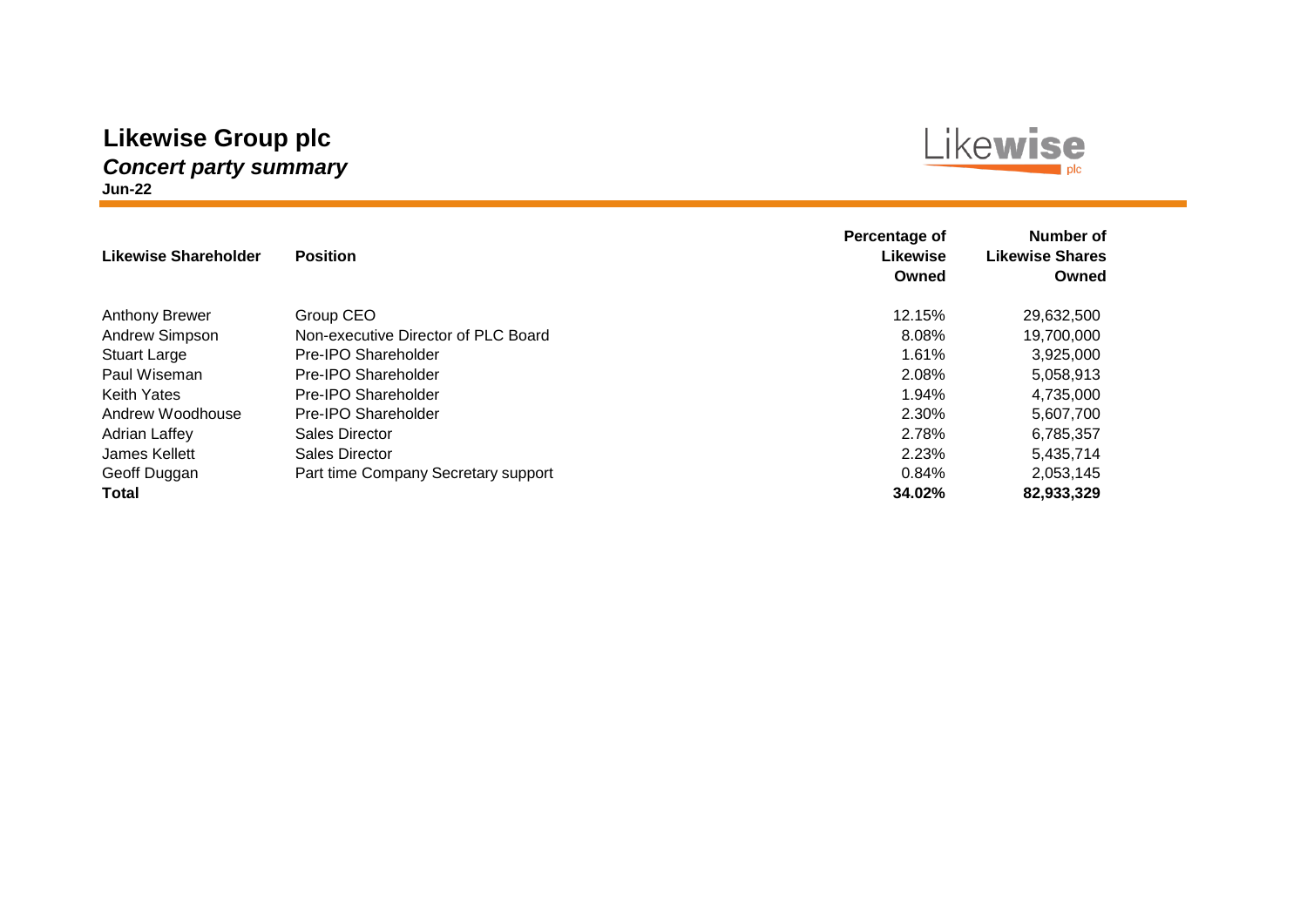# *Concert party full list of dealings*

Likewise plc

**1 May 2021 - 20 June 2022**

| Member of Concert Party | Tony Brewer |
|-------------------------|-------------|
| <b>Current Holding</b>  | 29,632,500  |

| Date            | <b>Purchase / Sale</b>             | <b>Number of Shares</b> | <b>Price</b>      |
|-----------------|------------------------------------|-------------------------|-------------------|
| 18 August 2021  | Purchase of New Shares via Placing | 400.000                 | 25.0 <sub>p</sub> |
| 11 January 2022 | Purchase of New Shares via Placing | 300.000                 | 35.0 <sub>p</sub> |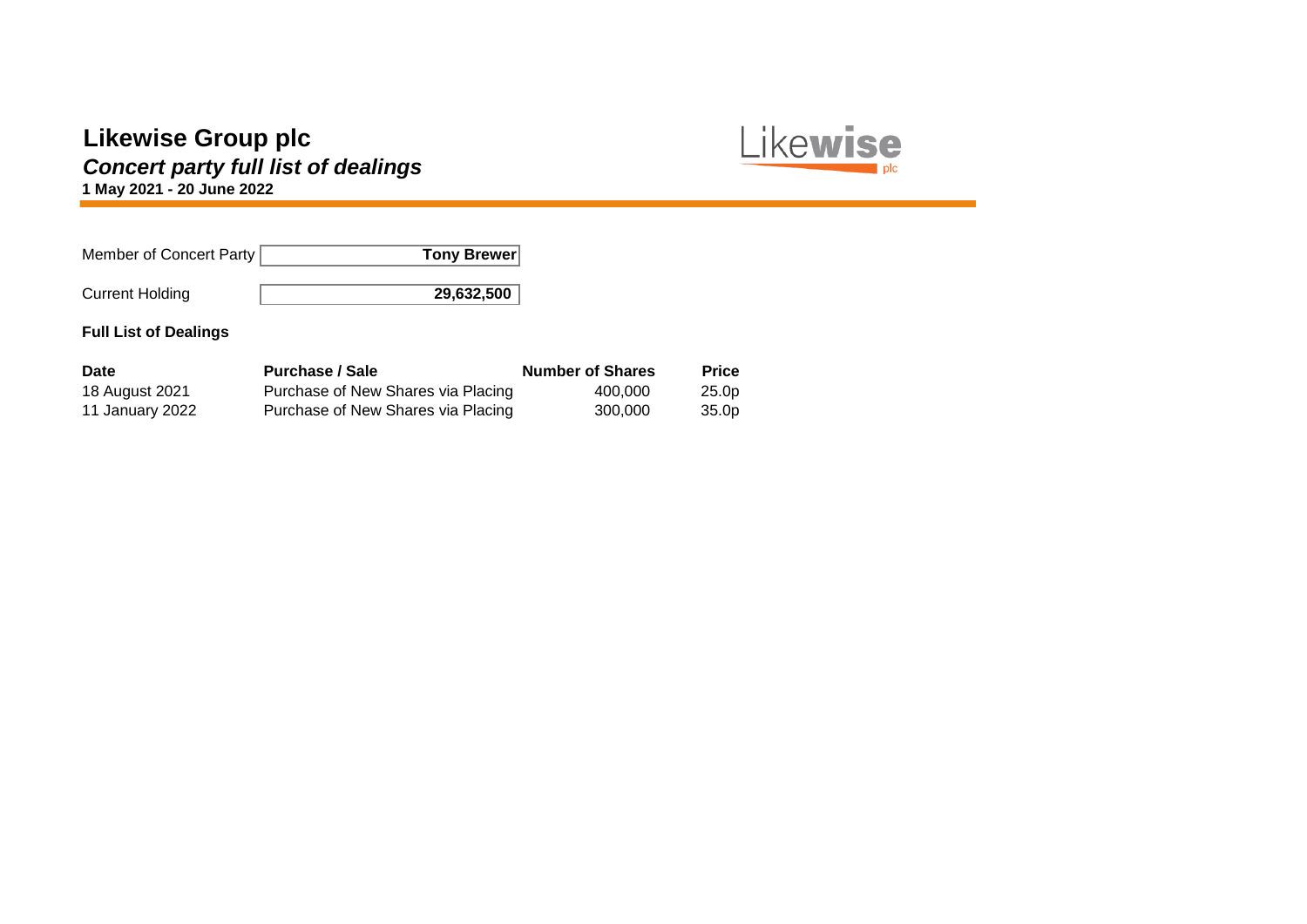# *Concert party full list of dealings*

Likewise plc

**1 May 2021 - 20 June 2022**

| Member of Concert Party | Andrew Simpson |
|-------------------------|----------------|
| <b>Current Holding</b>  | 19,700,000     |

| Date            | <b>Purchase / Sale</b>             | <b>Number of Shares</b> | <b>Price</b>      |
|-----------------|------------------------------------|-------------------------|-------------------|
| 18 August 2021  | Purchase of New Shares via Placing | 400.000                 | 25.0 <sub>p</sub> |
| 11 January 2022 | Purchase of New Shares via Placing | 300.000                 | 35.0 <sub>p</sub> |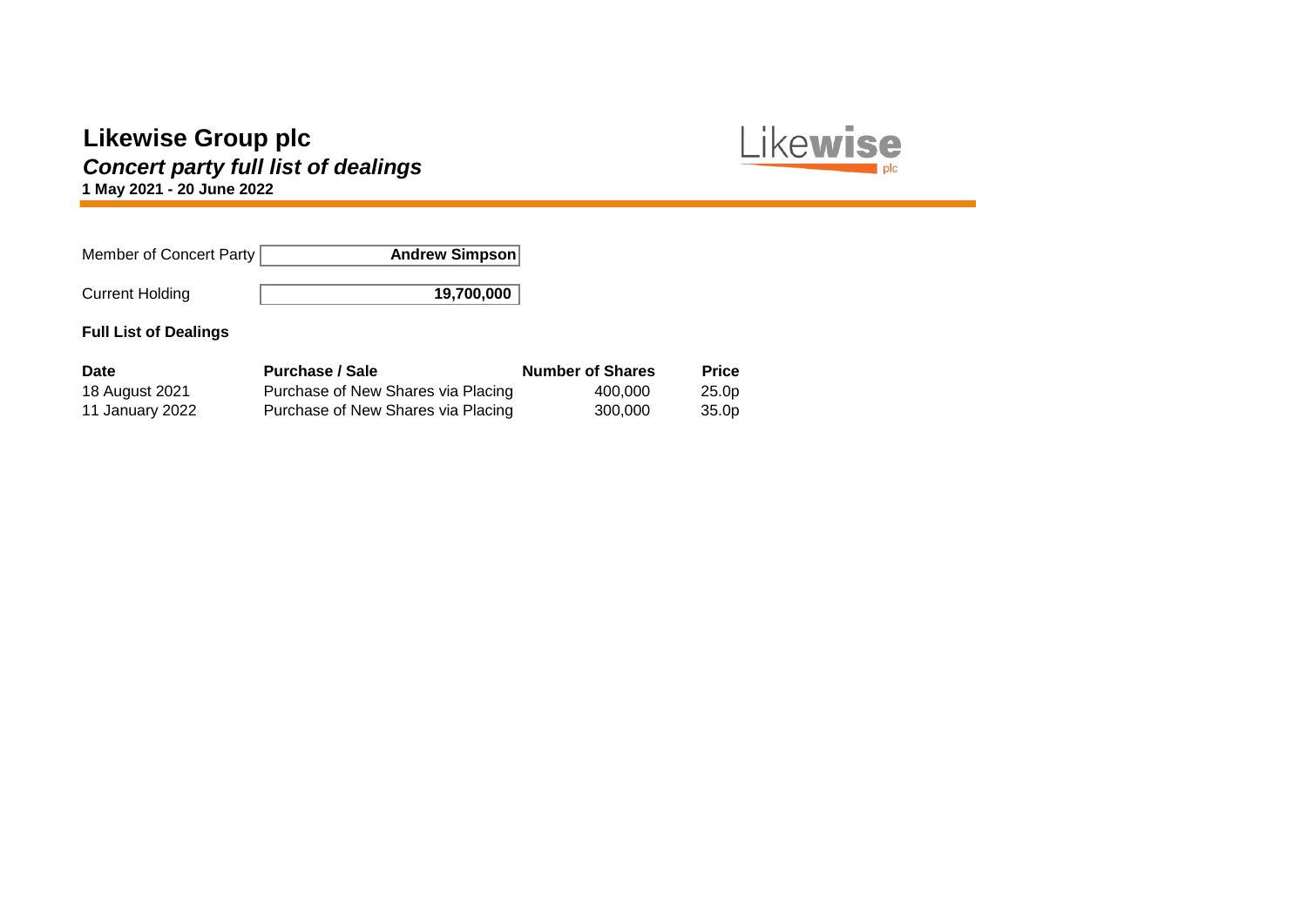*Concert party full list of dealings*



**1 May 2021 - 20 June 2022**

| Member of Concert Party      |                        | <b>Stuart Large</b> |                         |                   |
|------------------------------|------------------------|---------------------|-------------------------|-------------------|
| <b>Current Holding</b>       |                        | 3,925,000           |                         |                   |
| <b>Full List of Dealings</b> |                        |                     |                         |                   |
| <b>Date</b>                  | <b>Purchase / Sale</b> |                     | <b>Number of Shares</b> | <b>Price</b>      |
| 11 May 2022                  | Sale                   |                     | 50,000                  | 30.4 <sub>p</sub> |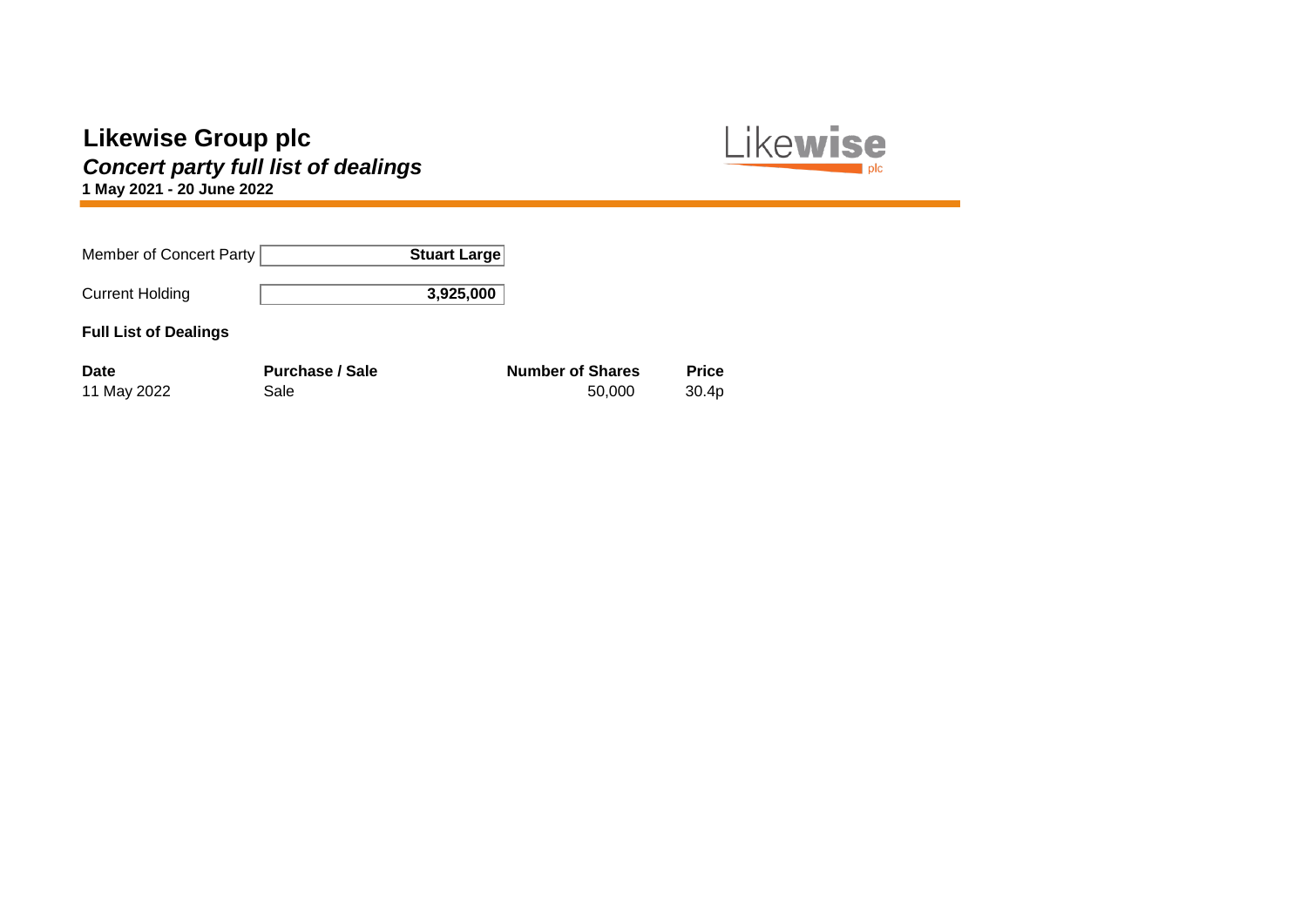# *Concert party full list of dealings*

Likewise plc

**1 May 2021 - 20 June 2022**

| Member of Concert Party | Paul Wiseman |
|-------------------------|--------------|
| <b>Current Holding</b>  | 5,058,913    |

| <b>Date</b>     | <b>Purchase / Sale</b>                | <b>Number of Shares</b> | <b>Price</b>      |
|-----------------|---------------------------------------|-------------------------|-------------------|
| 18 August 2022  | Sale                                  | 880,000                 | 24.9p             |
| 11 January 2022 | Purchase of New Shares via Open Offer | 25,389                  | 35.0 <sub>p</sub> |
| 28 January 2022 | Purchase of New Shares via Open Offer | 43.524                  | 35.0 <sub>p</sub> |
| 29 March 2022   | Sale                                  | 50,000                  | 37.8p             |
| 30 March 2022   | Sale                                  | 30,000                  | 35.5p             |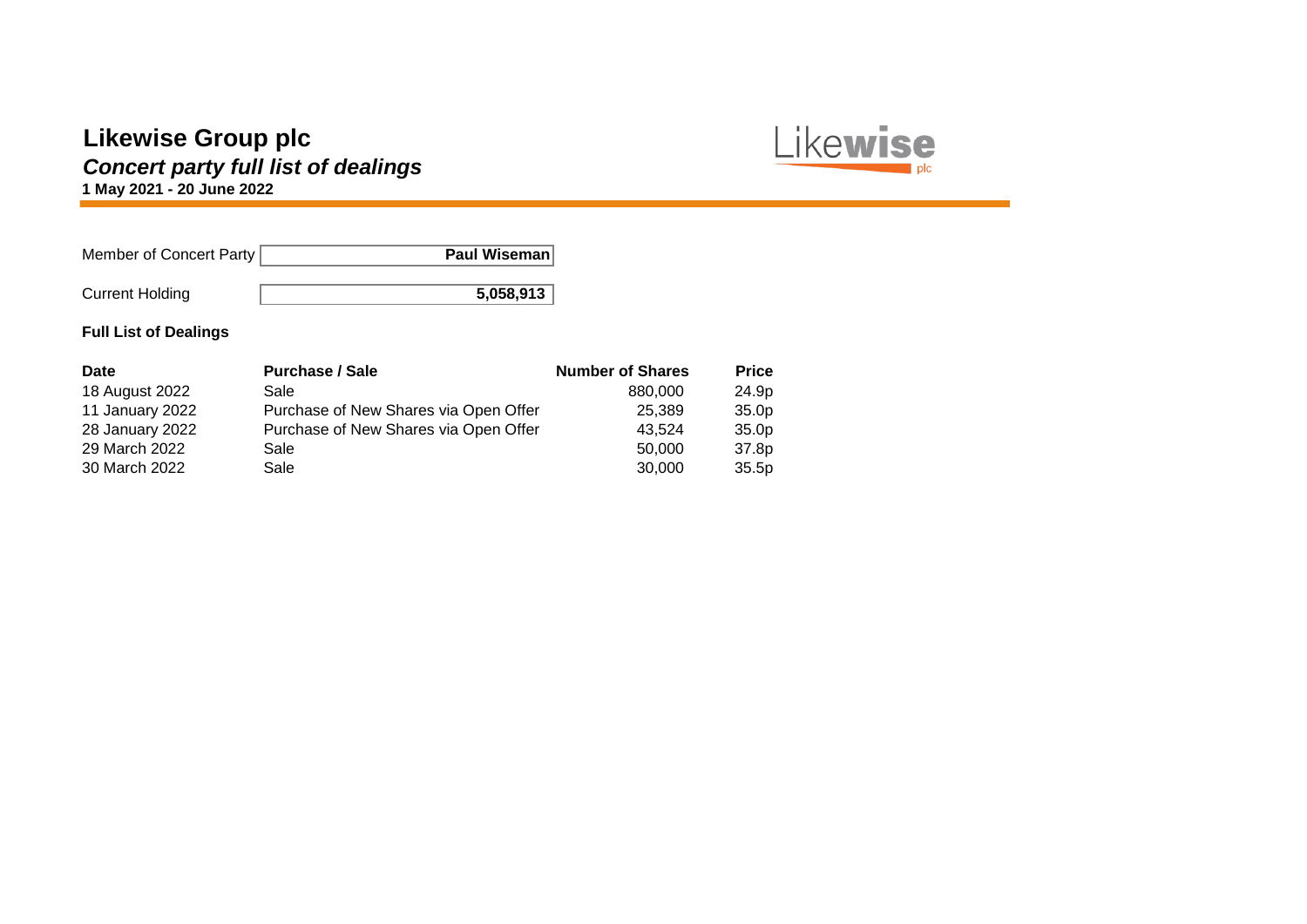# *Concert party full list of dealings*

Likewise plc

**1 May 2021 - 20 June 2022**

| Member of Concert Party       | Keith Yates                    |                                    |                       |
|-------------------------------|--------------------------------|------------------------------------|-----------------------|
| <b>Current Holding</b>        | 4,735,000                      |                                    |                       |
| <b>Full List of Dealings</b>  |                                |                                    |                       |
| <b>Date</b><br>18 August 2021 | <b>Purchase / Sale</b><br>Sale | <b>Number of Shares</b><br>640,000 | <b>Price</b><br>24.9p |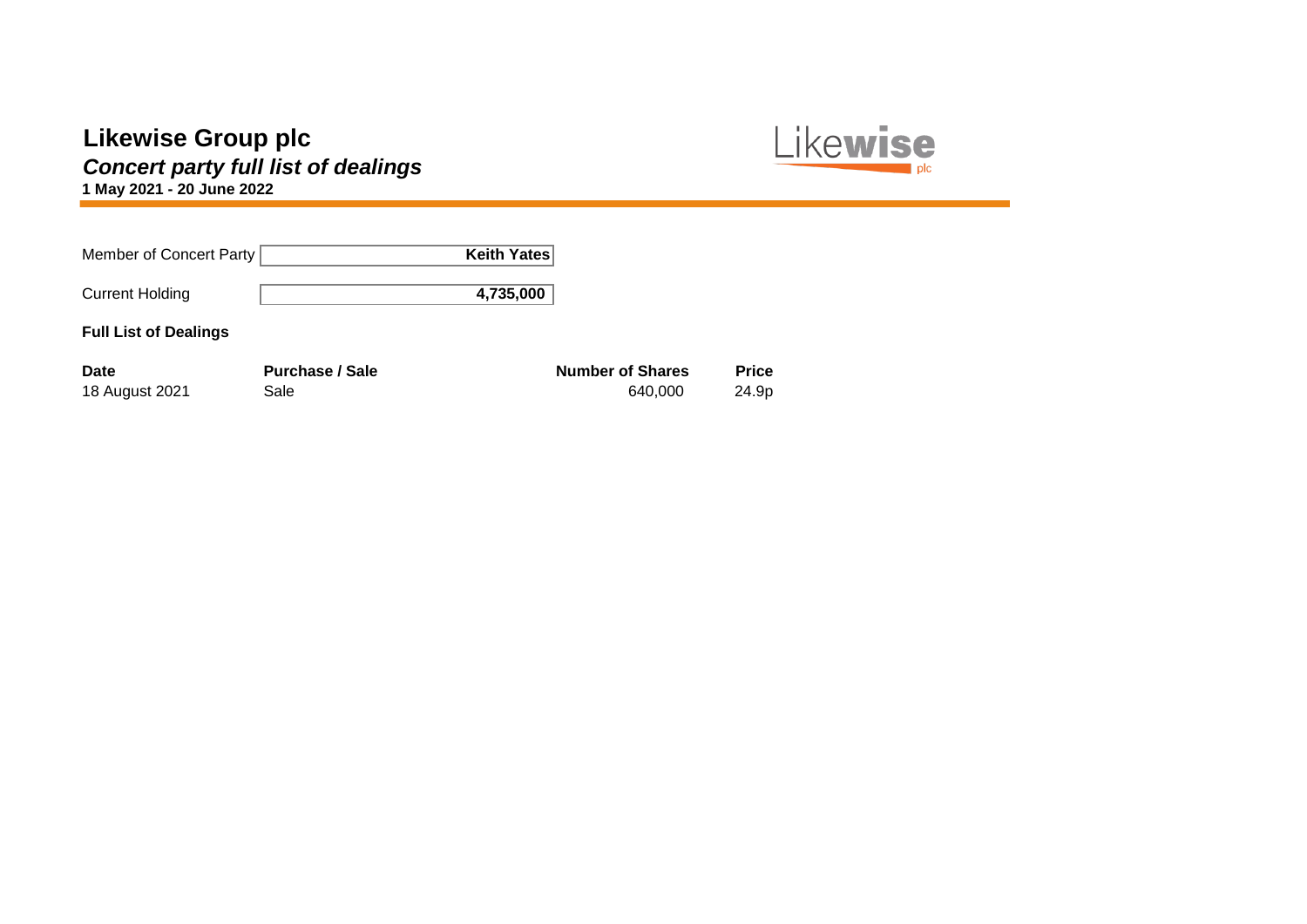# *Concert party full list of dealings*

**1 May 2021 - 20 June 2022**

| Member of Concert Party | Andrew Woodhouse |
|-------------------------|------------------|
| <b>Current Holding</b>  | 5,607,700        |

#### **Full List of Dealings**

| Date             | <b>Purchase / Sale</b> | <b>Number of Shares</b> | <b>Price</b> |
|------------------|------------------------|-------------------------|--------------|
| 19 November 2021 | Sale                   | 75.000                  | 44.0p        |
| 22 November 2021 | Sale                   | 25,000                  | 44.0p        |
| 23 November 2021 | Sale                   | 25,000                  | 40.0p        |
| 03 December 2021 | Sale                   | 50,000                  | 40.2p        |
| 03 December 2021 | Sale                   | 50,000                  | 40.0p        |
| 12 April 2022    | Sale                   | 57,700                  | 35.0p        |
| 12 April 2022    | Purchase               | 57,000                  | 35.0p        |

Likewise

plc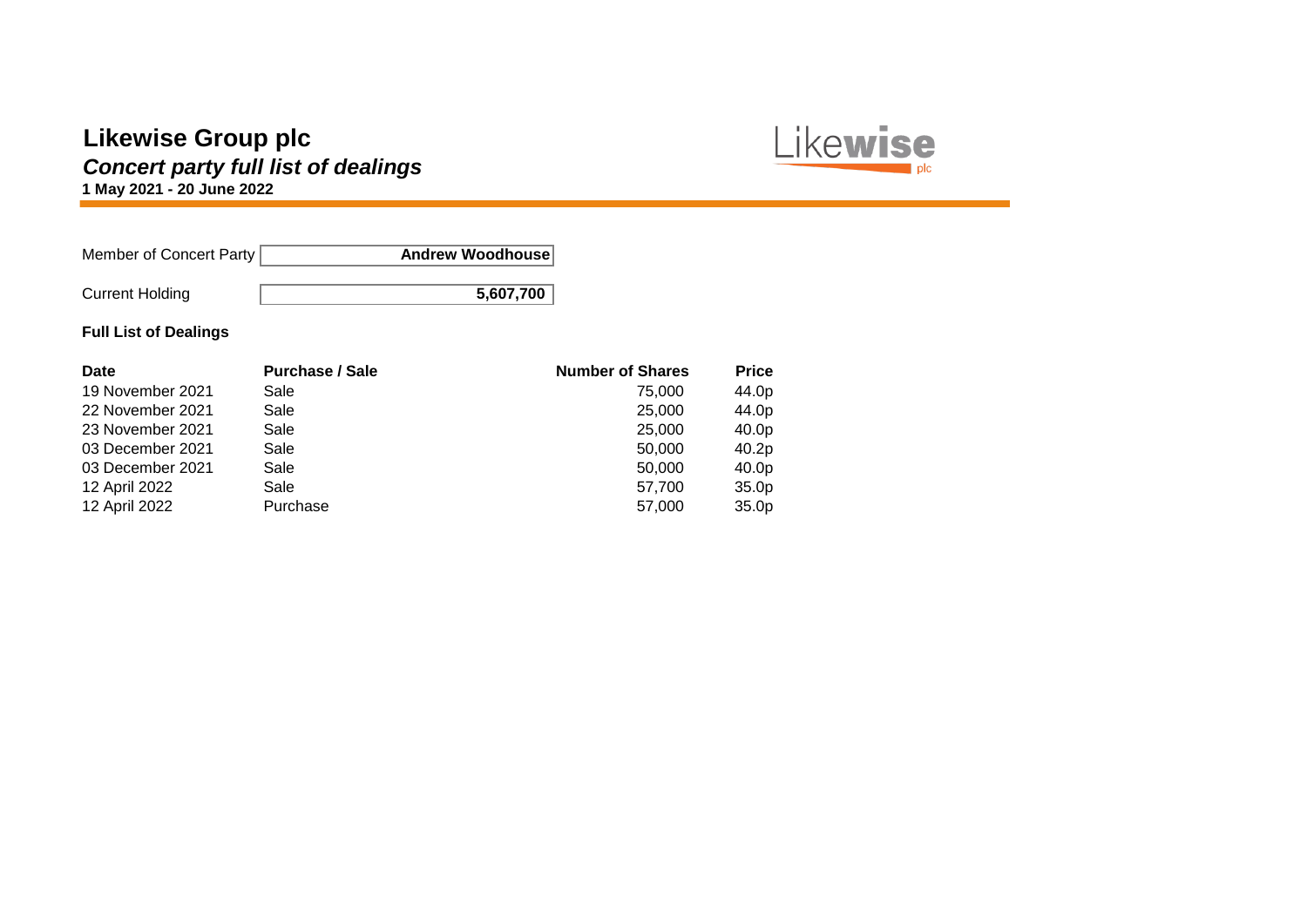# *Concert party full list of dealings*

**1 May 2021 - 20 June 2022**

| Member of Concert Party | <b>Adrian Laffey</b> |
|-------------------------|----------------------|
| <b>Current Holding</b>  | 6,785,357            |

#### **Full List of Dealings**

| <b>Date</b>     | <b>Purchase / Sale</b>             | <b>Number of Shares</b> | <b>Price</b>      |
|-----------------|------------------------------------|-------------------------|-------------------|
| 18 August 2021  | Purchase of New Shares via Placing | 200.000                 | 25.0 <sub>p</sub> |
| 11 January 2022 | Purchase of New Shares via Placing | 142.857                 | 35.0 <sub>p</sub> |

Likewise

plc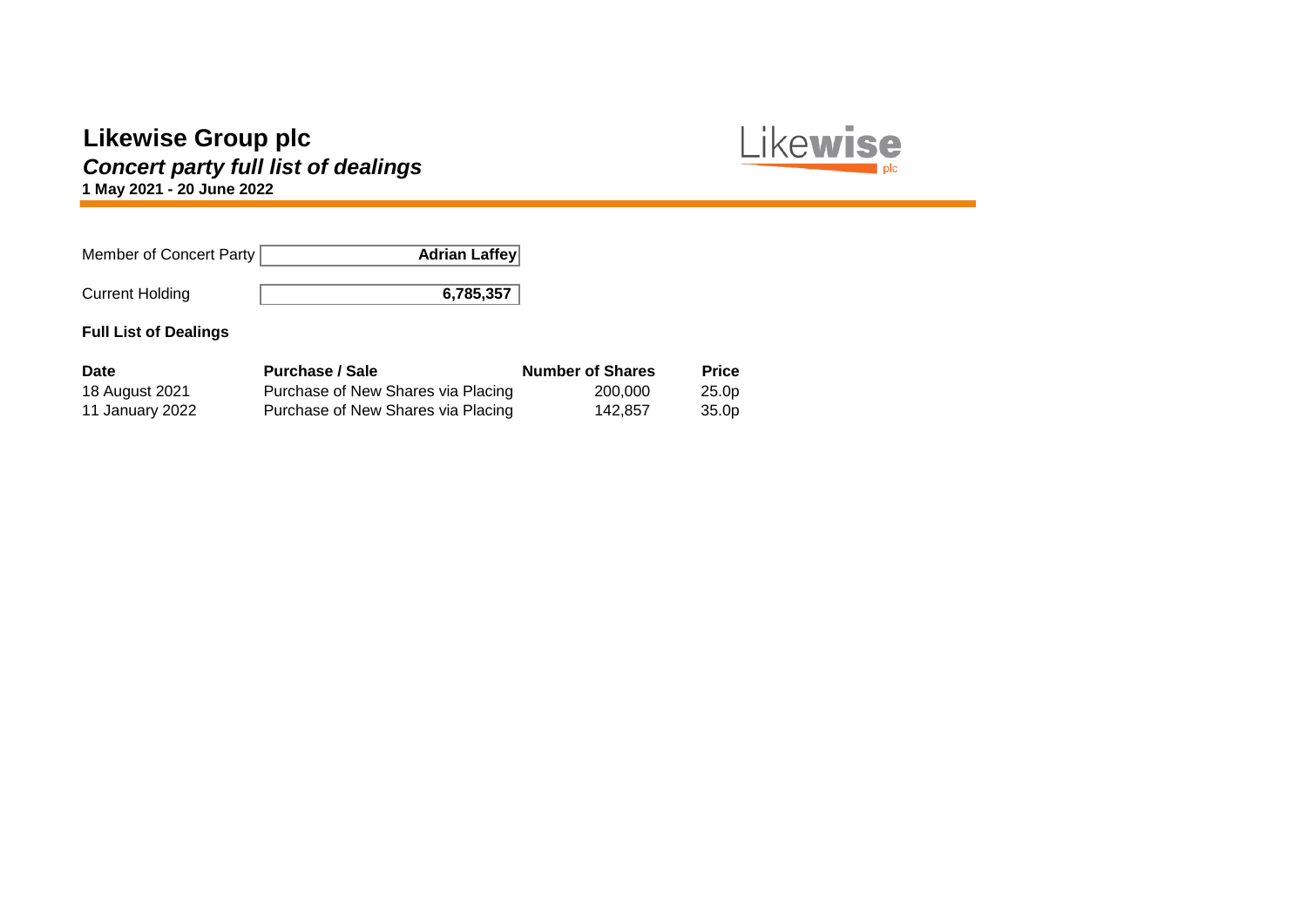# *Concert party full list of dealings*

**1 May 2021 - 20 June 2022**

| Member of Concert Party | James Kellett |
|-------------------------|---------------|
| <b>Current Holding</b>  | 5,435,714     |

#### **Full List of Dealings**

| <b>Date</b>     | <b>Purchase / Sale</b>             | <b>Number of Shares</b> | <b>Price</b>      |
|-----------------|------------------------------------|-------------------------|-------------------|
| 18 August 2021  | Purchase of New Shares via Placing | 400.000                 | 25.0 <sub>p</sub> |
| 11 January 2022 | Purchase of New Shares via Placing | 285.714                 | 35.0p             |

Likewise

plc